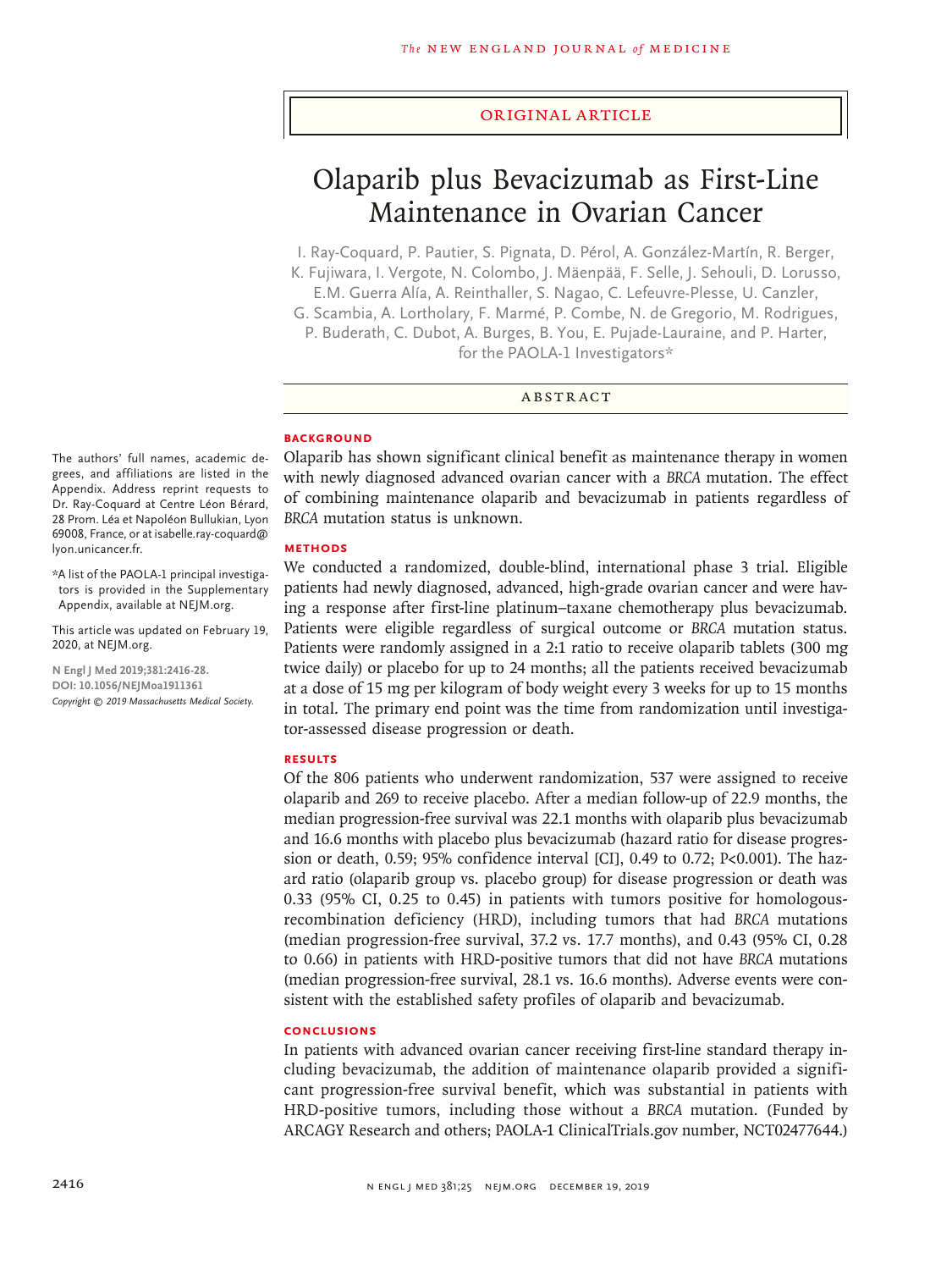# EWLY DIAGNOSED ADVANCED OVARIAN<br>
cancer is treated with curative intent.<br>
However, owing to late diagnosis with<br>
advanced-stage disease, the vast majority of pacancer is treated with curative intent. However, owing to late diagnosis with advanced-stage disease, the vast majority of patients have a relapse (after a median of 10 to 18 months), $^{1,2}$  despite being treated with cytoreductive surgery and platinum-based chemotherapy.3

The addition of the antiangiogenic agent bevacizumab to carboplatin plus paclitaxel, followed by bevacizumab alone, is a standard option in patients with newly diagnosed advanced ovarian cancer.1,2,4-7 Recently, in the phase 3 SOLO1 trial, the poly(adenosine diphosphate–ribose) polymerase (PARP) inhibitor olaparib provided a substantial progression-free survival benefit as maintenance monotherapy in patients with newly diagnosed advanced ovarian cancer whose tumors had a *BRCA1* or *BRCA2* mutation (*BRCA* mutation) and who had a complete or partial clinical response after platinum-based chemotherapy (hazard ratio for disease progression or death, 0.30; 95% confidence interval [CI], 0.23 to 0.41;  $P < 0.001$ .  $8$ 

PARP inhibitors trap PARP on DNA at sites of single-strand breaks, preventing the repair of these breaks and generating double-strand breaks that cannot be repaired accurately in tumors with homologous-recombination deficiency (HRD).<sup>9</sup> HRD is not limited to tumors with *BRCA* mutations and is present in approximately 50% of high-grade serous ovarian tumors.10 Indeed, in platinum-sensitive relapsed ovarian cancer,<sup>11-13</sup> PARP inhibitors are active as maintenance monotherapy in patients who have tumors without *BRCA* mutations, although the magnitude of benefit appears lower than in patients with *BRCA*-mutated tumors. Moreover, the addition of an antiangiogenic agent to a PARP inhibitor in phase 2 studies involving patients with relapsed platinum-sensitive ovarian cancer14-16 resulted in longer progression-free survival than the use of a PARP inhibitor alone. In the phase 3 PAOLA-1 (PAOLA-1/ENGOT-ov25) trial, we evaluated maintenance therapy with a PARP inhibitor (olaparib) as compared with placebo in patients with newly diagnosed advanced ovarian cancer who were receiving chemotherapy plus bevacizumab followed by bevacizumab, regardless of *BRCA* mutation status.

#### Methods

# **Patients**

Eligible patients were 18 years of age or older and had newly diagnosed advanced (International Federation of Gynecology and Obstetrics [FIGO] stage III or IV), high-grade serous or endometrioid ovarian cancer, primary peritoneal cancer, or fallopian-tube cancer. (For details on the FIGO staging system, see Table S1 in the Supplementary Appendix, available with the full text of this article at NEJM.org.) Patients with other nonmucinous epithelial ovarian cancers were eligible, provided they had a deleterious germline *BRCA1* or *BRCA2* mutation. Patients were eligible irrespective of previous surgical outcome (residual macroscopic disease or no residual macroscopic disease after upfront or interval surgery). After first-line treatment with platinum– taxane chemotherapy plus bevacizumab, patients were required to have no evidence of disease or to have had a clinical complete or partial response (definitions in Table 1). Patients had an Eastern Cooperative Oncology Group performance status of 0 or 1 (on a 5-point scale in which higher numbers reflect greater disability), and a tumor sample had to be available for central testing to determine *BRCA* mutation status. Details of *BRCA* testing and full eligibility criteria are provided in the Supplementary Appendix. All the patients provided written informed consent.

#### **Trial Design and Intervention**

The randomized, double-blind, placebo-controlled PAOLA-1 trial was conducted in 11 countries. Randomization was performed centrally with the use of a block design with stratification according to the outcome of first-line treatment at screening and tumor *BRCA* status (see the Supplementary Appendix). Patients were assigned to olaparib tablets or matching placebo tablets with the use of an interactive Web or voice response system.

Patients were randomly assigned in a 2:1 ratio to receive olaparib (300 mg twice daily) or placebo at least 3 weeks and no more than 9 weeks after the last dose of chemotherapy. All the major toxic effects that were associated with chemotherapy had to have resolved to grade 1 (according to the National Cancer Institute Common Terminology Criteria for Adverse Events [CTCAE],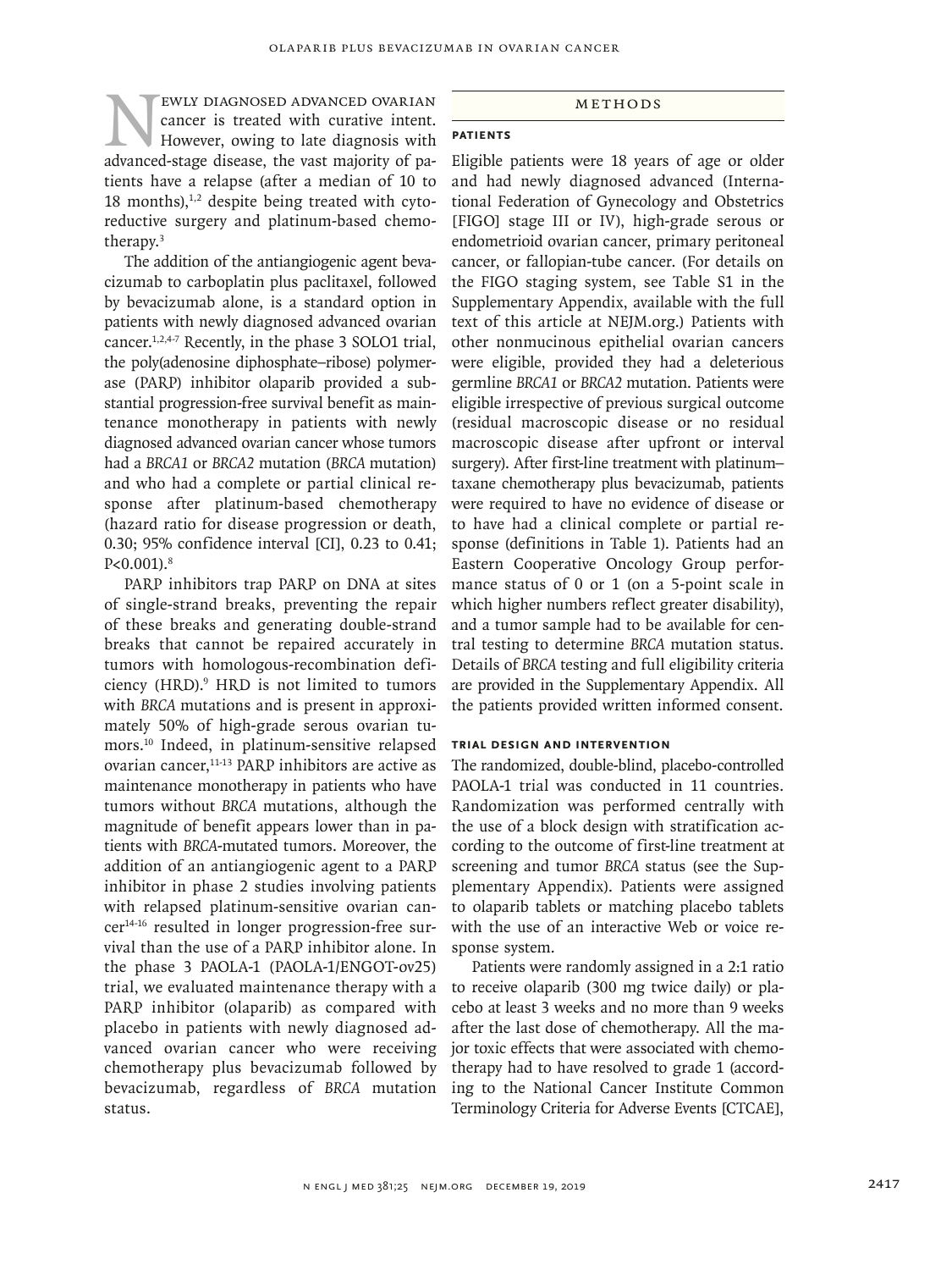| Table 1. Characteristics of the Patients at Baseline.* |                                        |                                       |  |  |  |  |
|--------------------------------------------------------|----------------------------------------|---------------------------------------|--|--|--|--|
| Characteristic                                         | Olaparib plus<br>Bevacizumab (N = 537) | Placebo plus<br>Bevacizumab (N = 269) |  |  |  |  |
| Median age (range) - yr                                | $61.0 (32.0 - 87.0)$                   | $60.0 (26.0 - 85.0)$                  |  |  |  |  |
| ECOG performance status - no. (%) +                    |                                        |                                       |  |  |  |  |
| 0                                                      | 378 (70)                               | 189 (70)                              |  |  |  |  |
| $\mathbf{1}$                                           | 153 (28)                               | 76 (28)                               |  |  |  |  |
| Missing data                                           | 6(1)                                   | 4(1)                                  |  |  |  |  |
| Primary tumor location - no. (%)                       |                                        |                                       |  |  |  |  |
| Ovary                                                  | 456 (85)                               | 238 (88)                              |  |  |  |  |
| Fallopian tube                                         | 39(7)                                  | 11(4)                                 |  |  |  |  |
| Peritoneum                                             | 42(8)                                  | 20(7)                                 |  |  |  |  |
| FIGO stage - no. (%) $\ddagger$                        |                                        |                                       |  |  |  |  |
| Ш                                                      | 378 (70)                               | 186 (69)                              |  |  |  |  |
| IV                                                     | 159 (30)                               | 83 (31)                               |  |  |  |  |
| Histologic type - no. (%)                              |                                        |                                       |  |  |  |  |
| Serous                                                 | 519 (97)                               | 253 (94)                              |  |  |  |  |
| Endometrioid                                           | 12(2)                                  | 8(3)                                  |  |  |  |  |
| Other                                                  | 6(1)                                   | 8(3)                                  |  |  |  |  |
| History of cytoreductive surgery                       |                                        |                                       |  |  |  |  |
| Upfront — no. $(\%)$                                   | 271 (50)                               | 138 (51)                              |  |  |  |  |
| Macroscopic residual disease - no./total no. (%)       | 111/271(41)                            | 53/138(38)                            |  |  |  |  |
| No macroscopic residual disease - no./total no. (%)    | 160/271 (59)                           | 85/138(62)                            |  |  |  |  |
| Interval — no. $(\%)$                                  | 228 (42)                               | 110(41)                               |  |  |  |  |
| Macroscopic residual disease - no./total no. (%)       | 65/228 (29)                            | 35/110 (32)                           |  |  |  |  |
| No macroscopic residual disease - no./total no. (%)    | 163/228 (71)                           | 75/110 (68)                           |  |  |  |  |
| No surgery - no. (%)                                   | 38(7)                                  | 21(8)                                 |  |  |  |  |
| Response after first-line chemotherapy - no. (%)       |                                        |                                       |  |  |  |  |
| No evidence of disease¶                                | 290 (54)                               | 141 (52)                              |  |  |  |  |
| Complete response                                      | 106(20)                                | 53 (20)                               |  |  |  |  |
| Partial response**                                     | 141 (26)                               | 75 (28)                               |  |  |  |  |
| Normal serum CA-125 level - no. (%)                    |                                        |                                       |  |  |  |  |
| Yes                                                    | 463 (86)                               | 234 (87)                              |  |  |  |  |
| No                                                     | 74 (14)                                | 34(13)                                |  |  |  |  |
| Missing                                                | 0                                      | $1 (-1)$                              |  |  |  |  |
| Deleterious tumor BRCA mutation - no. (%)              |                                        |                                       |  |  |  |  |
| Yes                                                    | 161 (30)                               | 80 (30)                               |  |  |  |  |
| No                                                     | 376 (70)                               | 189 (70)                              |  |  |  |  |
| Tumor HRD status - no. (%)                             |                                        |                                       |  |  |  |  |
| Positive                                               | 255 (47)                               | 132 (49)                              |  |  |  |  |
| Negative or unknown                                    | 282 (53)                               | 137(51)                               |  |  |  |  |
| Negative                                               | 192 (36)                               | 85 (32)                               |  |  |  |  |
| Unknown                                                | 90(17)                                 | 52 (19)                               |  |  |  |  |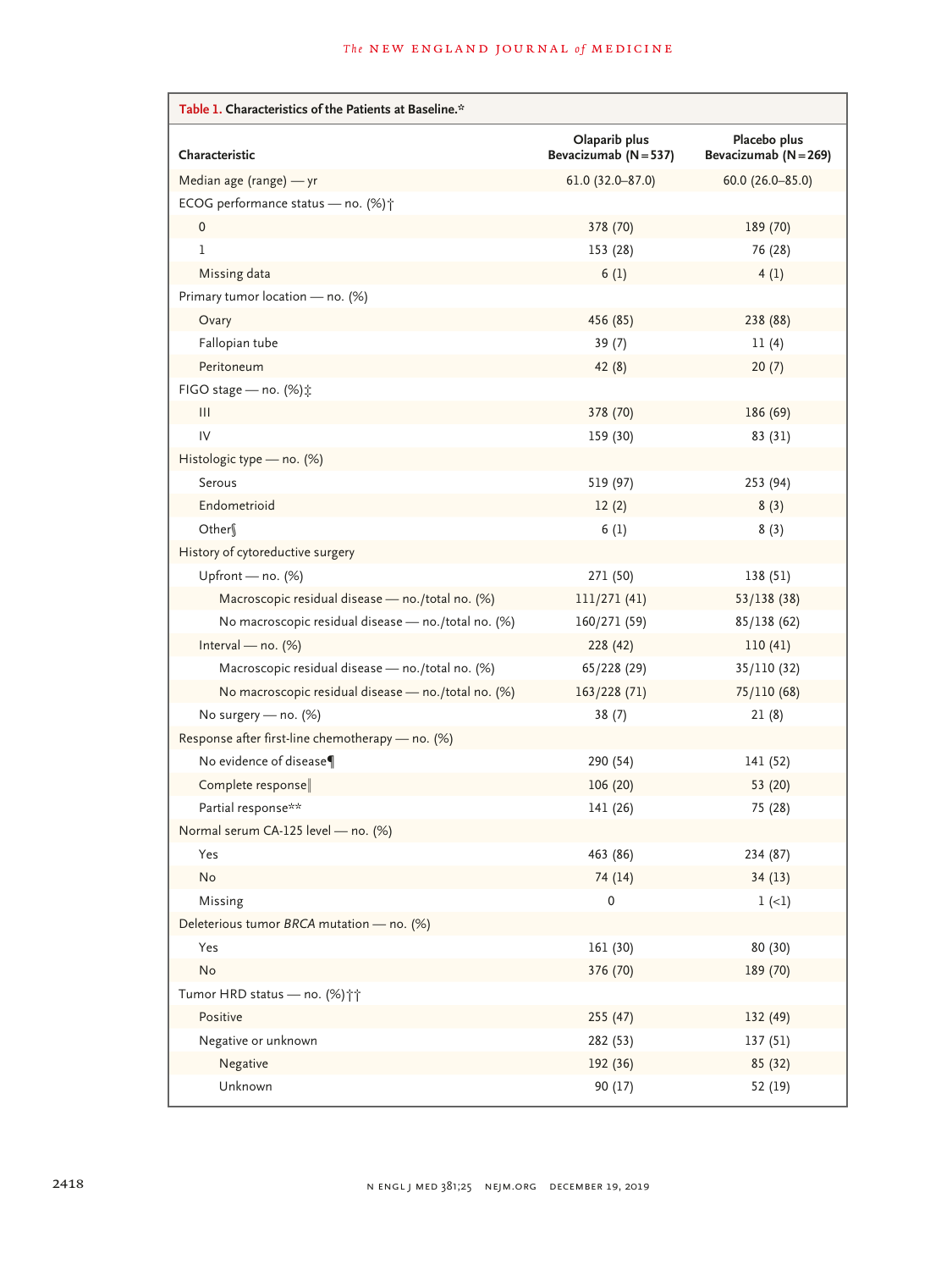#### **Table 1. (Continued.)**

- \* Percentages may not total 100 because of rounding. CA-125 denotes cancer antigen 125, and HRD homologousrecombination deficiency.
- † Eastern Cooperative Oncology Group (ECOG) performance status ranges from 0 to 5, with higher values reflecting greater disability.
- ‡ Details on the International Federation of Gynecology and Obstetrics (FIGO) staging system are provided in Table S1 in the Supplementary Appendix.
- § "Other" was defined as clear-cell (in 2 patients assigned to olaparib plus bevacizumab), undifferentiated (in 1 patient assigned to olaparib plus bevacizumab and 6 patients assigned to placebo plus bevacizumab), or other (in 3 patients assigned to olaparib plus bevacizumab and 2 patients assigned to placebo plus bevacizumab).
- ¶ No evidence of disease was defined as no measurable or assessable disease after cytoreductive surgery plus no radiologic evidence of disease and a normal CA-125 level after chemotherapy.
- ‖ Clinical complete response was defined as the disappearance of all measurable or assessable disease and normalization of CA-125 levels.
- \*\* Partial response was defined as radiologic evidence of disease, an abnormal CA-125 level, or both.
- †† HRD positive was defined as a tumor *BRCA* mutation or an HRD score of 42 or higher on the myChoice HRD Plus assay (Myriad Genetic Laboratories). HRD negative was defined as an HRD score of less than 42. "Unknown" was defined as an inconclusive, missing, or failed test.

version 4.03) or had to have resolved completely (except alopecia and peripheral neuropathy).

Administration of olaparib or placebo continued for up to 24 months from randomization or until disease progression (according to investigators' assessment of imaging based on the modified Response Evaluation Criteria in Solid Tumors [RECIST], version 1.1) or unacceptable toxic effects, whichever occurred first, as long as the patient had a benefit and did not meet other discontinuation criteria. Crossover between the trial groups was not planned. After discontinuation of the intervention, patients could receive other treatments at the investigators' discretion. Details of discontinuation criteria and methods for unblinding are provided in the Supplementary Appendix. As part of the intervention, intravenous bevacizumab was initiated in combination with chemotherapy and was continued after randomization as maintenance therapy at a dose of 15 mg per kilogram of body weight every 3 weeks for a total duration of up to 15 months.

## **End Points and Assessments**

The primary end point was the time from randomization until investigator-assessed disease progression or death. Tumor assessment scans (computed tomography or magnetic resonance imaging) were performed at baseline and then every 24 weeks (or at planned visits every 12 weeks if there was evidence of clinical progression or progression according to the serum level of cancer antigen 125) up to month 42 or until the date of data cutoff. Subgroup analyses of Groups (ENGOT) lead group, Groupe d'Investi-

progression-free survival and a blinded independent central review of progression-free survival were performed.

Secondary end points were the time from randomization until second disease progression or death, overall survival, the time until the first subsequent therapy or death, and the global health status–quality of life dimension of the European Organization for Research and Treatment of Cancer (EORTC) Quality of Life Questionnaire (EORTC QLQ-C30; scores range from 0 to 100, with higher scores indicating better health-related quality of life and with a minimal clinically important difference defined as 10 points).17 The EORTC QLQ-C30 was completed at baseline and then every 12 weeks for 2 years or until the date of data cutoff. Adverse events were graded with the use of the CTCAE, version 4.03. Tumor HRD status was determined with the use of the myChoice HRD Plus assay (Myriad Genetic Laboratories). An HRD score of 42 or higher indicated a positive test, and an HRD score of less than 42 indicated a negative test. Details of trial end points and analyses are provided in the Supplementary Appendix.

## **Trial Oversight**

The trial was performed in accordance with the provisions of the Declaration of Helsinki and Good Clinical Practice guidelines under the auspices of an independent data monitoring committee. The trial was designed by the European Network for Gynecological Oncological Trial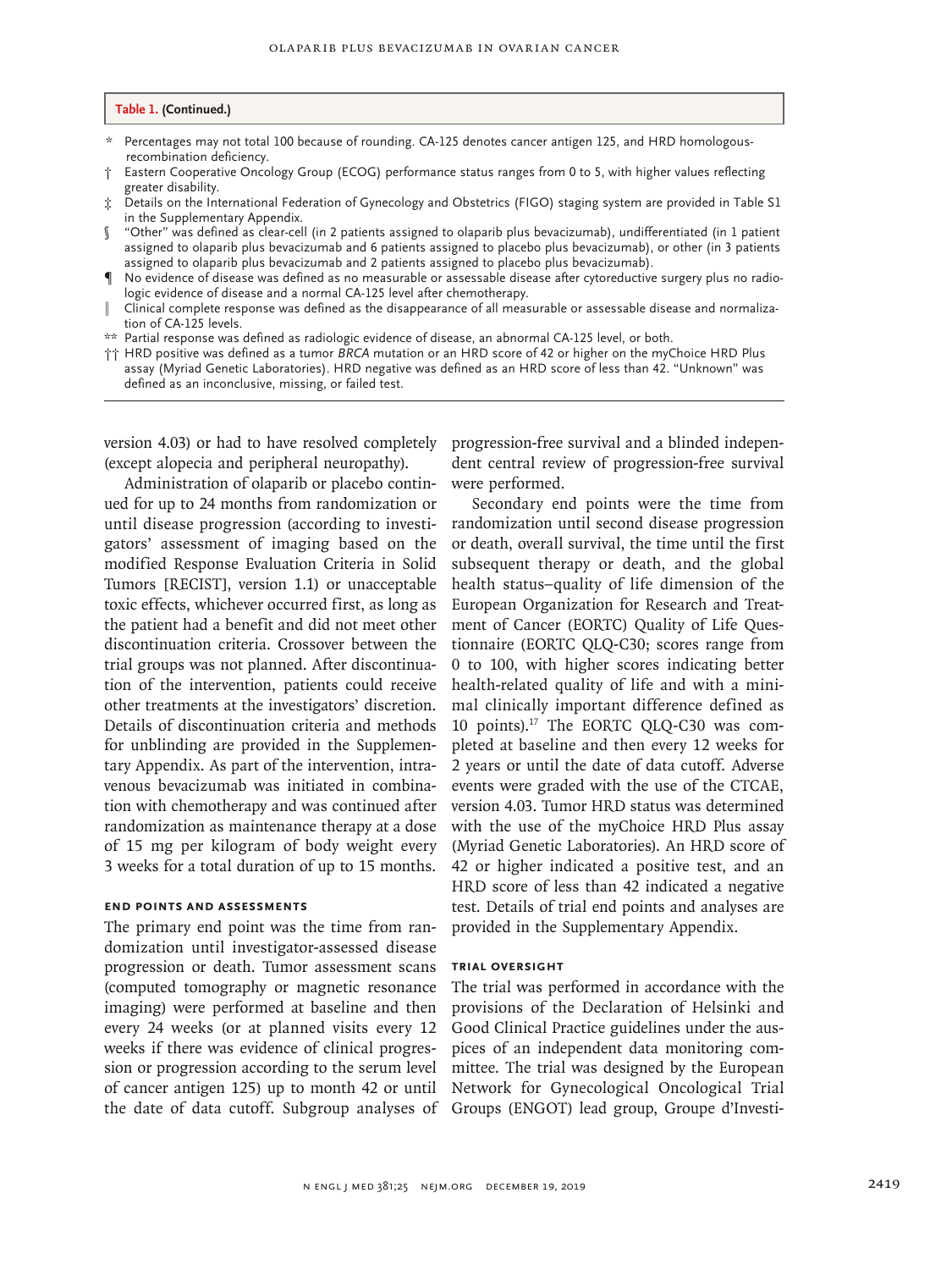gateurs Nationaux pour l'Etude des Cancers Ovariens, and sponsored by Association de Recherche Cancers Gynécologiques (ARCAGY) Research, according to the ENGOT model A (academic sponsor; details of this research model are provided in the Supplementary Appendix). $18,19$ ARCAGY Research was responsible for overseeing the collection, analysis, and interpretation of the data. AstraZeneca, Merck Sharp & Dohme (a subsidiary of Merck), and F. Hoffmann–La Roche were given the opportunity to review drafts of the manuscripts but were not asked to approve the final content because this was an academic-sponsored trial. The authors wrote the manuscript, with medical writing assistance funded by ARCAGY Research, AstraZeneca, and Merck Sharp & Dohme. The authors attest to the accuracy and completeness of the data and to the adherence of the trial to the protocol (available at NEJM.org).

# **Statistical Analysis**

The trial was designed to detect a treatment effect (hazard ratio for disease progression or death) of 0.75, translating to an improvement in median progression-free survival from 15.8 months in the placebo group to 21.1 months in the olaparib group<sup>20</sup>; 458 primary end-point events (disease progression or death) would give the trial more than 80% power at a two-sided significance level of 5% to show a significant difference in progression-free survival between the olaparib group and the placebo group. The randomization of 762 patients would result in data being mature once approximately 60% of the patients had had disease progression or had died; an additional 24 patients underwent randomization in Japan.

All efficacy data were summarized and analyzed in the intention-to-treat population, which included all the patients who had undergone randomization, regardless of the intervention received. In this analysis, we used the electronic case-report form data set, except for the prespecified HRD analysis, which used the Myriad myChoice Plus HRD test. Safety data were summarized in the safety analysis set (all patients who received at least one dose of olaparib or placebo). Analyses of health-related quality of life used an imputation-based approach for missing questionnaires.

The Kaplan–Meier method was used to estimate progression-free survival, with the stratified log-rank test used to assess the difference between the olaparib group and the placebo group. The hazard ratio and associated 95% confidence interval were calculated with the use of a stratified Cox proportional-hazards model. In order to show consistency of the treatment effect in prespecified subgroups, a preplanned progressionfree survival analysis was performed in which the hazard ratio and 95% confidence interval were calculated with the use of an unstratified Cox model.

Analyses of secondary efficacy end points used a method similar to that used in the progression-free survival analysis. A hierarchicaltesting procedure was used to control for type I error at 5% for progression-free survival, second progression–free survival, and overall survival, in that order.

The change from baseline in the global health status–quality of life score was assessed with the use of a mixed model for repeated measures.<sup>21</sup> Adverse events were analyzed descriptively; an interim safety analysis was planned and conducted. Details of the statistical analyses are provided in the Supplementary Appendix. The statistical analysis plan is available with the protocol at NEJM.org.

# **RESULTS**

#### **Patients**

From July 2015 through September 2017, a total of 806 patients underwent randomization. A total of 535 of the 537 patients assigned to olaparib plus bevacizumab (olaparib group) and 267 of the 269 patients assigned to placebo plus bevacizumab (placebo group) received the trial intervention; 2 patients in each group withdrew before receiving the trial intervention (Fig. S1).

The baseline characteristics were well balanced between the trial groups (Table 1 and Tables S2 through S4). A total of 30% of the patients had stage IV disease, and most patients had no evidence of disease owing to complete cytoreduction or were having a complete response after first-line treatment. A total of 30% of the patients had a deleterious tumor *BRCA* mutation.

# **Efficacy**

The primary analysis of investigator-assessed progression-free survival was performed after 474 of 806 patients had had disease progression or had died (data maturity, 59%) (data cutoff,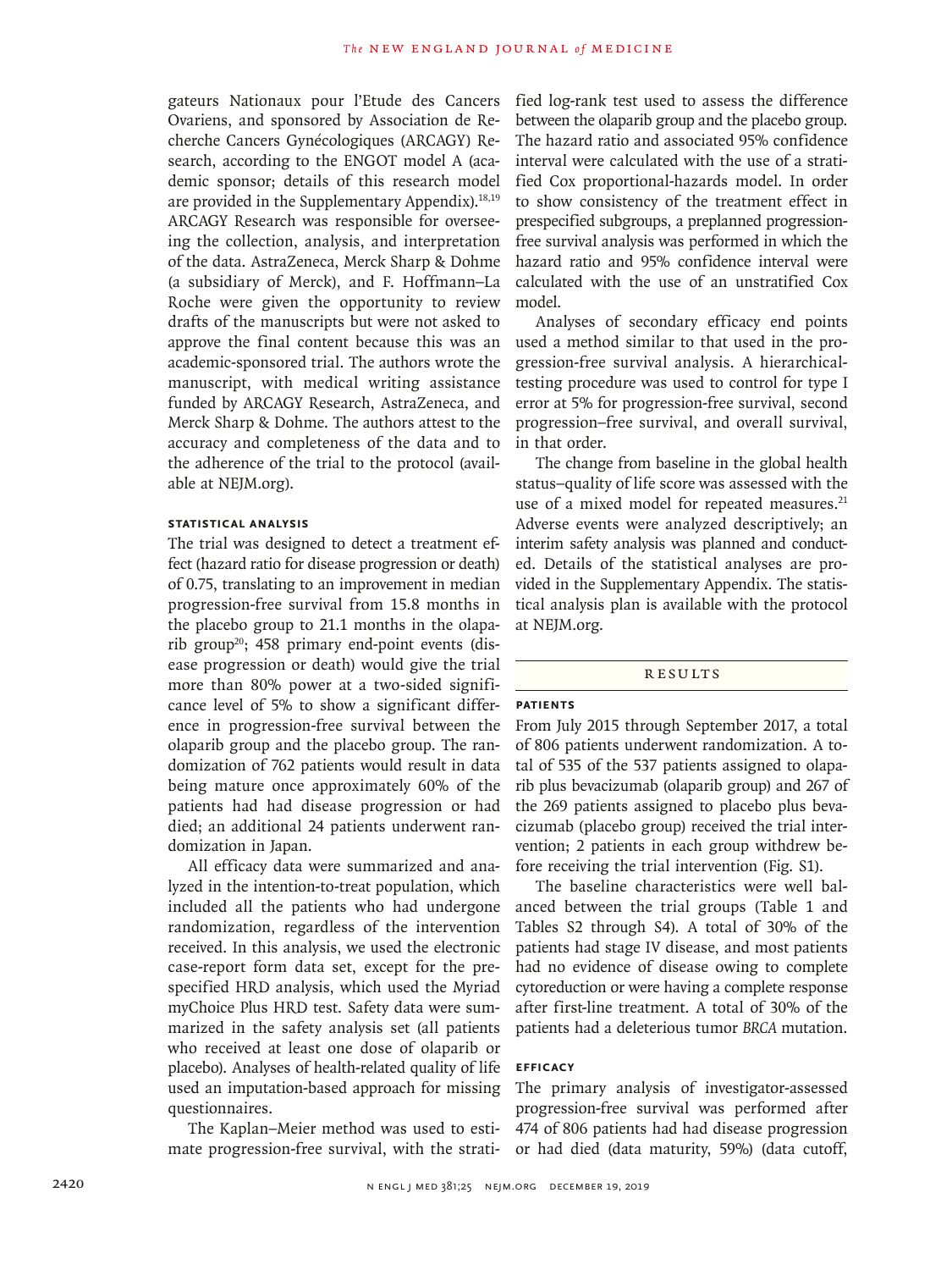

March 22, 2019). The median duration of followup for the primary analysis was 22.7 months (range, 18.0 to 27.7) in the olaparib group and 24.0 months (range, 18.7 to 27.7) in the placebo group; the median duration of follow-up in the combined groups was 22.9 months.

The duration of investigator-assessed progression-free survival was significantly longer in the olaparib group than in the placebo group (median, 22.1 months vs. 16.6 months; hazard ratio for disease progression or death, 0.59; 95% CI, 0.49 to 0.72; P<0.001) (Fig. 1). Results of the analysis of progression-free survival as assessed by blinded independent review (Fig. S2) were consistent with the results of the primary analysis (median, 26.1 months in the olaparib group and 18.3 months in the placebo group; hazard ratio for disease progression or death, 0.63; 95% CI, 0.51 to 0.77). Results of subgroup analyses of progression-free survival showed a benefit in the majority of predefined subgroups (Fig. 2).

In patients with a tumor *BRCA* mutation, the median progression-free survival was 37.2 months in the olaparib group and 21.7 months in the placebo group (hazard ratio for disease progression or death, 0.31; 95% CI, 0.20 to 0.47) (Fig. 3A). In patients without a tumor *BRCA* mutation, the median progression-free survival was 18.9 months in the olaparib group and 16.0 months in the placebo group (hazard ratio for disease progression or death, 0.71; 95% CI, 0.58 to 0.88) (Fig. 3B).

In patients with tumors positive for HRD (tumor score of ≥42 on the myChoice HRD Plus assay or tumor *BRCA* mutation), the median progression-free survival was 37.2 months in the olaparib group and 17.7 months in the placebo group (hazard ratio for disease progression or death, 0.33; 95% CI, 0.25 to 0.45) (Fig. 3C). In patients with HRD-positive tumors that did not have *BRCA* mutations, the median progressionfree survival was 28.1 months in the olaparib group and 16.6 months in the placebo group (hazard ratio for disease progression or death, 0.43; 95% CI, 0.28 to 0.66) (Fig. 3D).

In patients with HRD-negative tumors or whose tumor HRD status was unknown (total, 419 patients), the median progression-free survival was 16.9 months in the olaparib group and 16.0 months in the placebo group (hazard ratio for disease progression or death, 0.92; 95% CI, 0.72 to 1.17) (Fig. S3A). In patients with HRDnegative tumors (277 patients), the median progression-free survival was 16.6 months in the olaparib group and 16.2 months in the placebo group (hazard ratio for disease progression or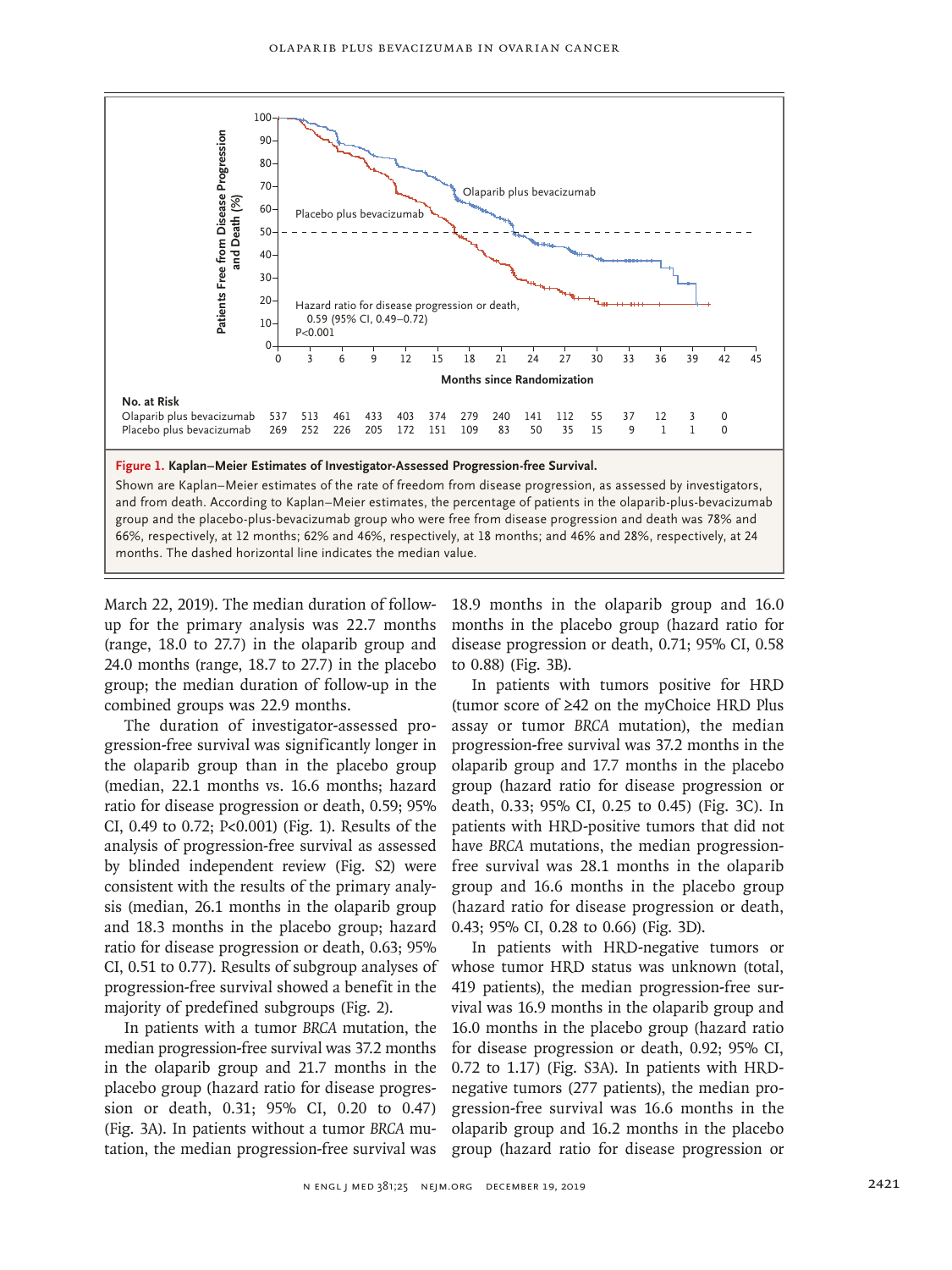| Subgroup                                                                           | Olaparib plus<br><b>Bevacizumab</b> | Placebo plus<br><b>Bevacizumab</b> | Hazard Ratio for Disease Progression<br>or Death (95% CI)                                     |                        |  |  |  |  |  |
|------------------------------------------------------------------------------------|-------------------------------------|------------------------------------|-----------------------------------------------------------------------------------------------|------------------------|--|--|--|--|--|
| no. of patients with disease progression or death/total no. (%)                    |                                     |                                    |                                                                                               |                        |  |  |  |  |  |
| All patients                                                                       | 280/537 (52)                        | 194/269 (72)                       |                                                                                               | $0.59(0.49 - 0.72)$    |  |  |  |  |  |
| Age                                                                                |                                     |                                    |                                                                                               |                        |  |  |  |  |  |
| $<$ 65 yr                                                                          | 171/332 (52)                        | 126/182 (69)                       |                                                                                               | $0.61(0.49 - 0.77)$    |  |  |  |  |  |
| $\geq 65$ yr                                                                       | 109/205 (53)                        | 68/87 (78)                         |                                                                                               | $0.55(0.41 - 0.75)$    |  |  |  |  |  |
| FIGO stage                                                                         |                                     |                                    |                                                                                               |                        |  |  |  |  |  |
| $\mathbf{III}$                                                                     | 184/378 (49)                        | 125/186 (67)                       |                                                                                               | $0.64(0.51 - 0.80)$    |  |  |  |  |  |
| IV                                                                                 | 96/159 (60)                         | 69/83(83)                          |                                                                                               | $0.49(0.36 - 0.67)$    |  |  |  |  |  |
| ECOG performance status at baseline                                                |                                     |                                    |                                                                                               |                        |  |  |  |  |  |
| $\mathbf 0$                                                                        | 193/378 (51)                        | 132/189 (70)                       |                                                                                               | $0.63$ $(0.50 - 0.78)$ |  |  |  |  |  |
| $\mathbf{1}$                                                                       | 85/153 (56)                         | 61/76(80)                          |                                                                                               | $0.51(0.37 - 0.71)$    |  |  |  |  |  |
| First-line treatment outcome at screening                                          |                                     |                                    |                                                                                               |                        |  |  |  |  |  |
| NED with complete macroscopic resection<br>at initial cytoreductive surgery        | 49/158 (31)                         | 46/83 (55)                         |                                                                                               | $0.46(0.31 - 0.69)$    |  |  |  |  |  |
| NED or CR with complete macroscopic<br>resection at interval cytoreductive surgery | 80/158 (51)                         | 56/75 (75)                         |                                                                                               | $0.57(0.41 - 0.81)$    |  |  |  |  |  |
| NED or CR in patients with incomplete resection<br>or no cytoreductive surgery     | 44/79 (56)                          | 32/36 (89)                         |                                                                                               | $0.36(0.23 - 0.58)$    |  |  |  |  |  |
| PR                                                                                 | 101/134 (75)                        | 58/73 (79)                         |                                                                                               | $0.85(0.61 - 1.18)$    |  |  |  |  |  |
| Cytoreductive surgery outcome                                                      |                                     |                                    |                                                                                               |                        |  |  |  |  |  |
| Cytoreductive surgery with no residual<br>macroscopic disease                      | 135/323 (42)                        | 104/160 (65)                       |                                                                                               | $0.54(0.42 - 0.71)$    |  |  |  |  |  |
| Cytoreductive surgery with residual<br>macroscopic disease                         | 113/176 (64)                        | 71/88 (81)                         |                                                                                               | $0.63$ $(0.47 - 0.85)$ |  |  |  |  |  |
| No cytoreductive surgery                                                           | 32/38 (84)                          | 19/21 (90)                         |                                                                                               | $0.56(0.32 - 1.01)$    |  |  |  |  |  |
| Timing of cytoreductive surgery                                                    |                                     |                                    |                                                                                               |                        |  |  |  |  |  |
| Upfront                                                                            | 116/271 (43)                        | 92/138 (67)                        |                                                                                               | $0.52(0.40 - 0.69)$    |  |  |  |  |  |
| Interval                                                                           | 132/228 (58)                        | 83/110 (75)                        |                                                                                               | $0.66$ (0.50-0.87)     |  |  |  |  |  |
| No cytoreductive surgery                                                           | 32/38(84)                           | 19/21 (90)                         |                                                                                               | $0.57(0.32 - 1.02)$    |  |  |  |  |  |
| Response to first-line chemotherapy                                                |                                     |                                    |                                                                                               |                        |  |  |  |  |  |
| <b>NED</b>                                                                         | 119/290 (41)                        | 92/141 (65)                        |                                                                                               | $0.53$ (0.40-0.70)     |  |  |  |  |  |
| <b>CR</b>                                                                          | 54/106 (51)                         | 42/53 (79)                         |                                                                                               | $0.44(0.29 - 0.66)$    |  |  |  |  |  |
| PR                                                                                 | 107/141 (76)                        | 60/75 (80)                         |                                                                                               | $0.86$ (0.63-1.19)     |  |  |  |  |  |
| CA-125 value                                                                       |                                     |                                    |                                                                                               |                        |  |  |  |  |  |
| $\leq$ ULN                                                                         | 220/463 (48)                        | 163/234 (70)                       |                                                                                               | $0.55(0.45 - 0.68)$    |  |  |  |  |  |
| >ULN                                                                               | 60/74(81)                           | 30/34(88)                          |                                                                                               | $0.72$ (0.47-1.13)     |  |  |  |  |  |
| Tumor BRCA mutation status                                                         |                                     |                                    |                                                                                               |                        |  |  |  |  |  |
| <b>BRCA</b> mutation                                                               | 41/157 (26)                         | 49/80 (61)                         |                                                                                               | $0.31(0.20 - 0.47)$    |  |  |  |  |  |
| No BRCA mutation or unknown                                                        | 239/380 (63)                        | 145/189 (77)                       |                                                                                               | $0.71(0.58 - 0.88)$    |  |  |  |  |  |
| Tumor HRD status                                                                   |                                     |                                    |                                                                                               |                        |  |  |  |  |  |
| Positive                                                                           | 87/255 (34)                         | 92/132 (70)                        |                                                                                               | $0.33(0.25 - 0.45)$    |  |  |  |  |  |
| Negative                                                                           | 145/192 (76)                        | 66/85 (78)                         |                                                                                               | $1.00(0.75 - 1.35)$    |  |  |  |  |  |
| Negative or unknown                                                                | 193/282 (68)                        | 102/137 (74)                       |                                                                                               | $0.92(0.72 - 1.17)$    |  |  |  |  |  |
| Unknown                                                                            | 48/90 (53)                          | 36/52(69)                          |                                                                                               | $0.71(0.46 - 1.10)$    |  |  |  |  |  |
|                                                                                    |                                     | 0.2                                | 0.5<br>1.0<br>2.0                                                                             |                        |  |  |  |  |  |
|                                                                                    |                                     |                                    | Olaparib plus<br>Placebo plus<br>Bevacizumab<br>Bevacizumab<br><b>Better</b><br><b>Better</b> |                        |  |  |  |  |  |

#### **Figure 2. Subgroup Analysis of Progression-free Survival.**

All subgroups presented here were predefined, except for two post hoc subgroups: homologous-recombination deficiency (HRD) negative or unknown and HRD unknown. The outcome of first-line treatment at screening was determined according to the electronic casereport form. For the hazard ratios, the size of the circle is proportional to the number of events. The gray band represents the 95% confidence interval for the overall population, and the dashed line indicates the point of no effect. CA-125 denotes cancer antigen 125, CR complete response, ECOG Eastern Cooperative Oncology Group, FIGO International Federation of Gynecology and Obstetrics, NED no evidence of disease, PR partial response, and ULN upper limit of the normal range.

> death, 1.00; 95% CI, 0.75 to 1.35) (Fig. S3C). unknown are shown in Fig. S3B.)

(Data for patients whose tumor HRD status was treatment for all patients was 24.8 months in the The median time until the first subsequent olaparib group and 18.5 months in the placebo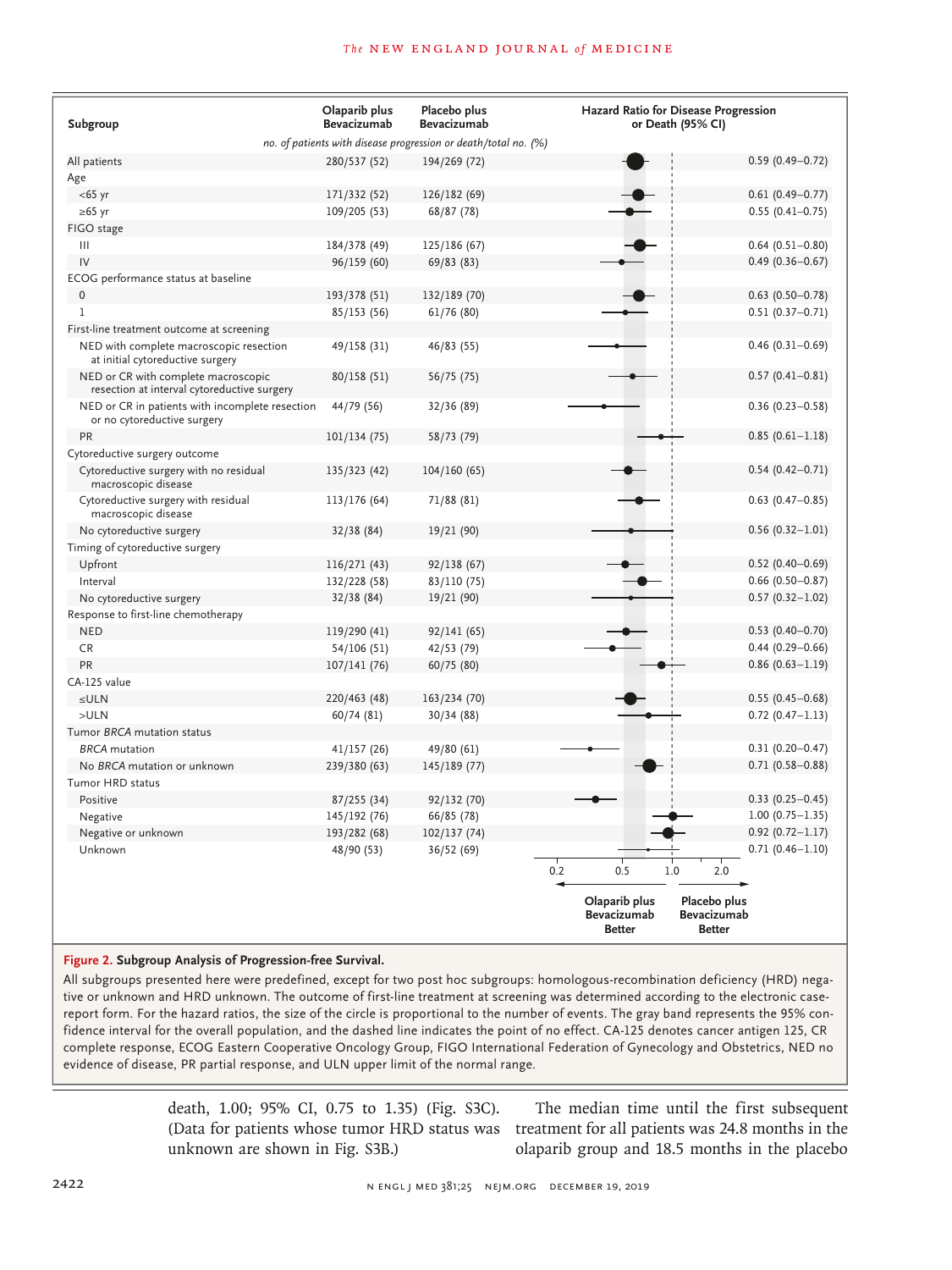group (hazard ratio, 0.59; 95% CI, 0.49 to 0.71). In an interim analysis of second progression– free survival (data maturity, 39%), the Kaplan– Meier estimate of the rate of freedom from second disease progression and death at 18 months was 79% in the olaparib group and 80% in the placebo group (hazard ratio, 0.86; 95% CI, 0.69 to 1.09) (Fig. S4). Overall survival data are immature.

# **Safety**

The median duration of the randomized intervention was 17.3 months (range, 0.0 to 33.0) for olaparib and 15.6 months (range, 0.1 to 26.2) for placebo. The median duration of treatment with bevacizumab since randomization was 11.0 months (range, 0.7 to 21.4) in the olaparib group and 10.6 months (range, 0.7 to 17.1) in the placebo group.

The most common adverse events and the incidence of associated grade 3 or higher adverse events for the entire maintenance treatment period are shown in Table 2 and Table S5. The most common adverse events (all grades) that occurred at a higher incidence among patients receiving olaparib plus bevacizumab than among those receiving placebo plus bevacizumab were fatigue, nausea, and anemia (Table 2). The most common adverse event (all grades) that occurred at a higher incidence among patients receiving placebo plus bevacizumab than among those receiving olaparib plus bevacizumab was hypertension (Table 2). Serious adverse events occurred in 31% of the patients in both trial groups (Table S6). The most common serious adverse event that occurred at a higher incidence with olaparib plus bevacizumab than with placebo plus bevacizumab was anemia (34 patients [6%] in the olaparib group and 1 patient [<1%] in the placebo group). The most common serious adverse event that occurred at a higher incidence with placebo plus bevacizumab than with olaparib plus bevacizumab was hypertension (35 patients [13%] in the placebo group and 48 patients [9%] in the olaparib group). Fatal adverse events occurred during the trial intervention or up to 30 days after discontinuation of the intervention in 1 of 535 patients (<1%) in the olaparib group and in 4 of 267 patients (1%) in the placebo group. (Details of serious and fatal adverse events are provided in the Supplementary Appendix.)

Myelodysplastic syndromes, acute myeloid leukemia, or aplastic anemia occurred in 6 of 535 patients (1%) receiving olaparib plus bevacizumab and in 1 of 267 patients  $\left($  <1%) receiving placebo plus bevacizumab. New primary cancers occurred in 7 of 535 patients (1%) in the olaparib group and in 3 of 267 patients (1%) in the placebo group. Grade 1 or 2 pneumonitis, interstitial lung disease, or bronchiolitis occurred in 6 patients (1%) in the olaparib group and no patients in the placebo group.

Adverse events were usually managed by dose modification rather than discontinuation (Table 2). The most common adverse events leading to discontinuation of olaparib were anemia and nausea (Table S7).

Adverse events occurring only in the time period when bevacizumab was being administered as maintenance therapy are summarized in Table S8. Adverse events of special interest for bevacizumab (e.g., hypertension) are shown in Table S9.

# **Health-Related Quality of Life**

The mean global health status–quality of life score at baseline was 68.6 in the olaparib group and 67.1 in the placebo group. The adjusted mean change from baseline was −1.33 points (95% CI, −2.47 to −0.19) in the olaparib group (498 patients) and −2.89 points (95% CI, −4.52 to −1.26) in the placebo group (246 patients) (Fig. S5). The estimated between-group difference was 1.56 points (95% CI, −0.42 to 3.55). None of these changes were considered to be clinically significant.

# Discussion

In the phase 3 PAOLA-1 trial, we evaluated maintenance therapy with the PARP inhibitor olaparib as compared with placebo in patients with newly diagnosed advanced ovarian cancer who were receiving chemotherapy and bevacizumab followed by bevacizumab. The trial met its primary objective by showing a significant progression-free survival benefit in the intention-totreat population. The PAOLA-1 population was representative of the majority of patients with advanced ovarian cancer because patient selection was not restricted on the basis of surgical outcome or *BRCA* mutation status.

Prespecified subgroup analyses showed a progression-free survival benefit with olaparib in patients with *BRCA*-mutated and HRD-positive tumors. The results in patients with HRD-positive tumors without a *BRCA* mutation (comprising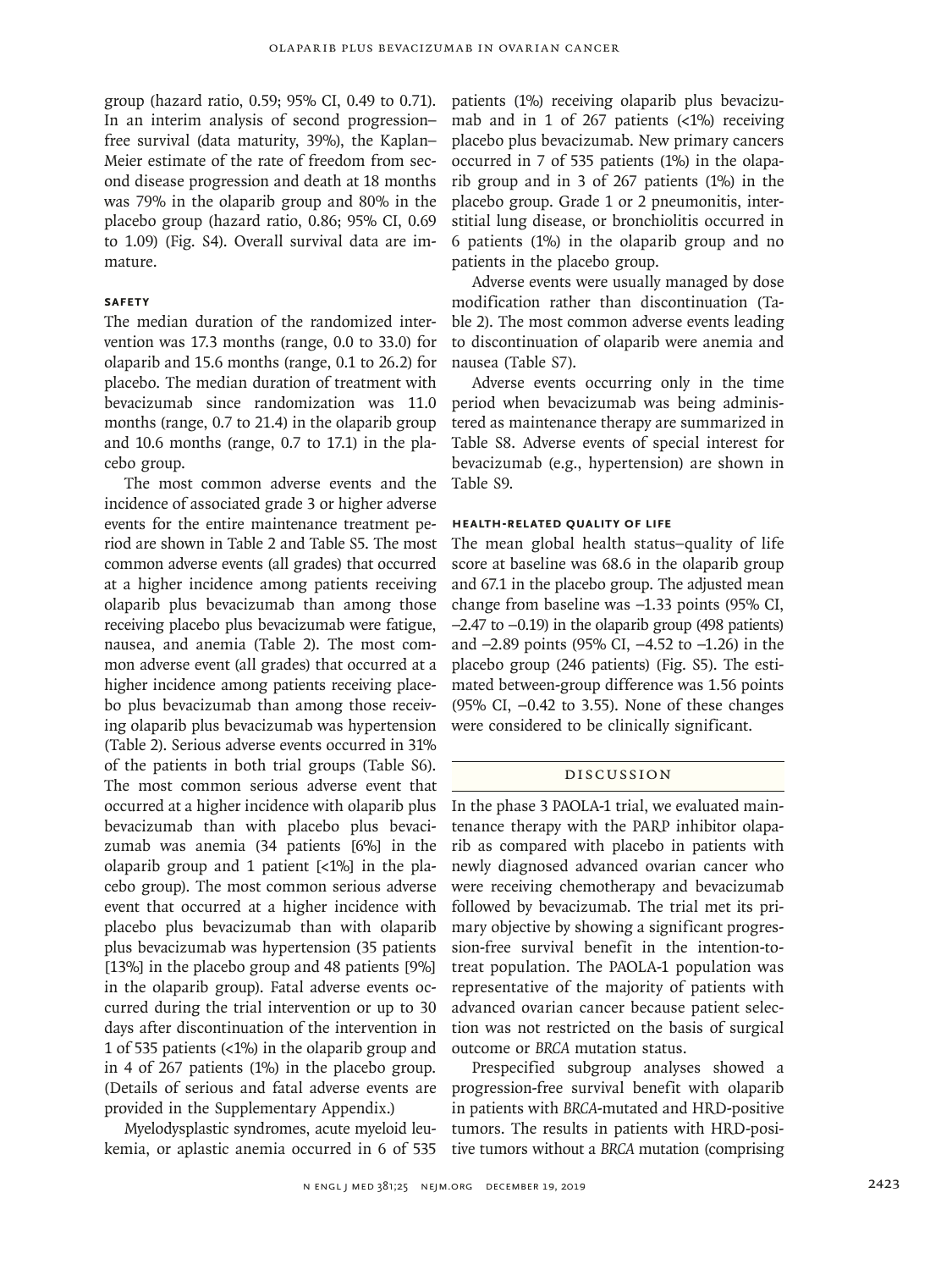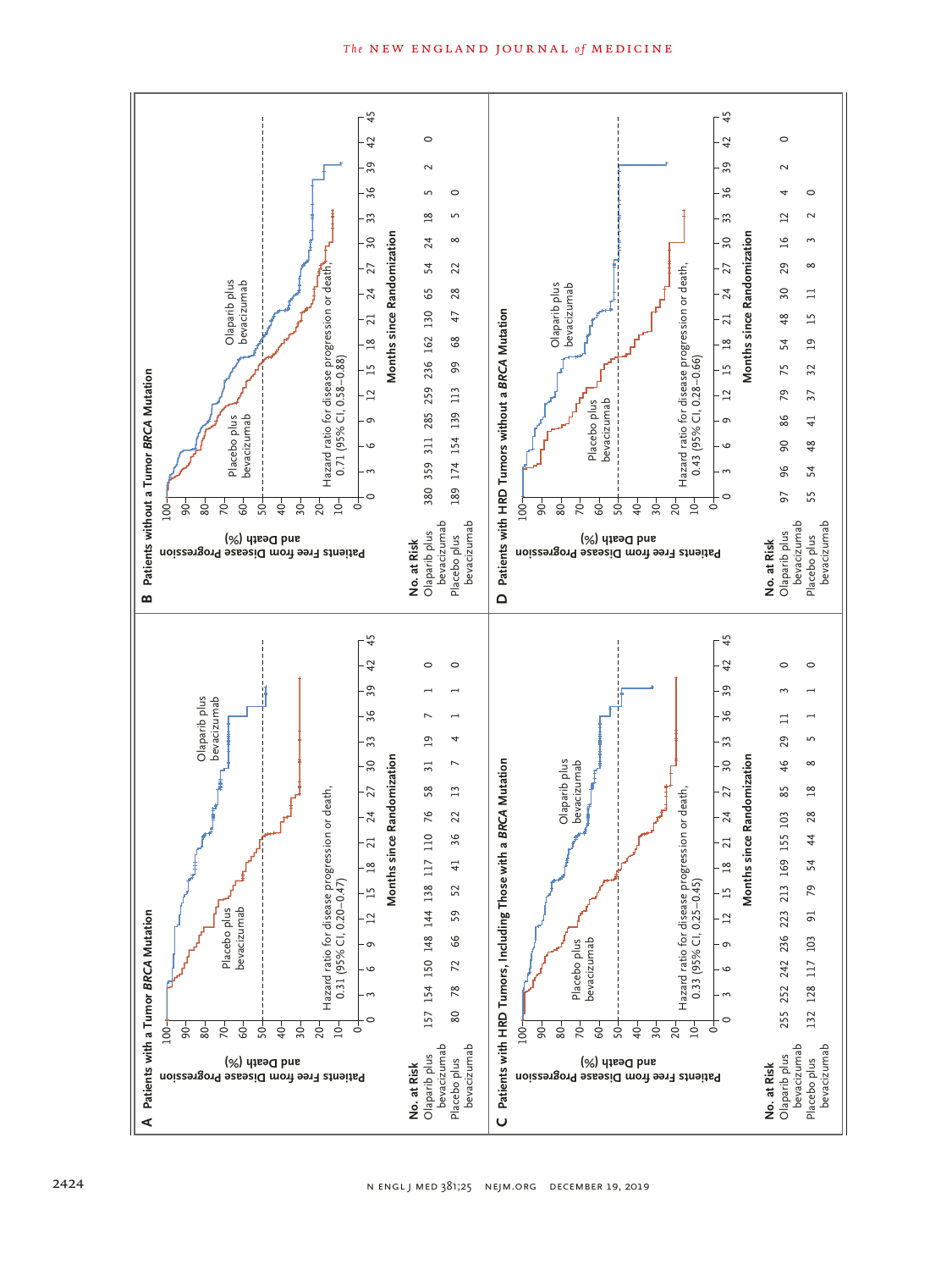## **Figure 3 (facing page). Kaplan–Meier Estimates of Investigator-Assessed Progression-free Survival, According to Tumor** *BRCA* **Mutation Status and Homologous-Recombination Deficiency (HRD) Status.**

Among the patients with a tumor *BRCA* mutation (prespecified subgroup analysis) (Panel A), the Kaplan– Meier estimate of the percentage of patients who were free from disease progression and death at 24 months was 76% in the olaparib-plus-bevacizumab group and 39% in the placebo-plus-bevacizumab group. Among the patients without a tumor *BRCA* mutation (prespecified subgroup analysis) (Panel B), the Kaplan–Meier estimate of the percentage of patients who were free from disease progression and death at 24 months was 33% in the olaparib-plus-bevacizumab group and 23% in the placebo-plus-bevacizumab group. Among the patients with HRD-positive tumors, as defined by a tumor HRD score of 42 or higher or a tumor *BRCA* mutation (prespecified subgroup analysis) (Panel C), the Kaplan–Meier estimate of the percentage of patients who were free from disease progression and death at 24 months was 66% in the olaparib-plus-bevacizumab group and 29% in the placebo-plus-bevacizumab group. Among the patients with HRD-positive tumors without a *BRCA* mutation (prespecified subgroup analysis) (Panel D), the Kaplan–Meier estimate of the percentage of patients who were free from disease progression and death at 24 months was 52% in the olaparib-plusbevacizumab group and 26% in the placebo-plus-bevacizumab group. Tumor HRD status was determined for 82% of the tumor samples.

nearly 20% of the PAOLA-1 population, which is broadly consistent with expectations $10$ <sup>10</sup> identify another patient population who had a substantial clinical benefit from olaparib. A benefit was also seen in patients whose tumor HRD status was unknown, such as those with failed tests or insufficient tumor samples.

In this trial, the progression-free survival benefit seen with olaparib plus bevacizumab in patients with *BRCA*-mutated tumors (hazard ratio for disease progression or death, 0.31; 95% CI, 0.20 to 0.47) is consistent with that observed in the SOLO1 trial (hazard ratio, 0.30; 95% CI, 0.23 to 0.41),<sup>8</sup> despite the improved outcome of the control group in our trial (median progression-free survival, 21.7 months with placebo plus bevacizumab in the PAOLA-1 trial and 13.8 months with placebo in the SOLO1 trial), which may be due to the addition of bevacizumab or to differences in patient selection.<sup>22</sup> Caution is needed when comparing outcomes between patients in the SOLO1 trial and patients with *BRCA*-mutated tumors in the PAOLA-1 trial because of differences between the two trials, including in baseline characteristics (Table S3). Patients in the PAOLA-1 trial had a higher disease burden, with a lower percentage of patients undergoing upfront cytoreductive surgery (51%, vs. 63% in the SOLO1 trial) and a higher percentage of patients having residual macroscopic disease after cytoreductive surgery (35% vs. 22%) and stage IV disease (30% vs. 17%).

The lack of a maintenance olaparib monotherapy comparator group is a limitation of the PAOLA-1 trial, making it difficult to conclude whether the progression-free survival benefit seen in patients with HRD-positive tumors without *BRCA* mutations (who were not included in the SOLO1 trial) was due largely to the addition of olaparib or whether a synergistic effect occurred with olaparib and bevacizumab. According to preclinical data, hypoxia that is induced by an antiangiogenic treatment can induce, or at least increase, HRD,<sup>23</sup> which means that bevacizumab may increase the activity of olaparib in patients with HRD-positive tumors and, in particular, patients with HRD-positive tumors without a *BRCA* mutation; this hypothesis requires further exploration. Data regarding second progression–free survival and overall survival are currently immature. Although HRD subgroup analyses were prespecified, they were not part of the multiple-testing procedure for this trial.

The safety profile of the olaparib group in the PAOLA-1 trial was generally consistent with that reported for olaparib in the SOLO1 trial<sup>8</sup> and in patients with relapsed disease (phase 3 SOLO2 trial), $24$  with the notable exception of hypertension, a frequent toxic effect of bevacizumab, which was more common in the PAOLA-1 trial. The addition of olaparib to bevacizumab did not increase the known toxic effects associated with bevacizumab.

The incidence of myelodysplastic syndromes, acute myeloid leukemia, or aplastic anemia among patients with newly diagnosed disease in the PAOLA-1 trial (1% in the olaparib group and <1% in the placebo group) was similar to that reported in the SOLO1 trial<sup>8</sup> and in trials involving patients with relapsed disease.12,13,24,25 Greater understanding and prospective registries are needed to determine the characteristics of patients at risk for these rare, but potentially fatal, hematologic disturbances.

Neither trial group had a clinically significant change in health-related quality of life. There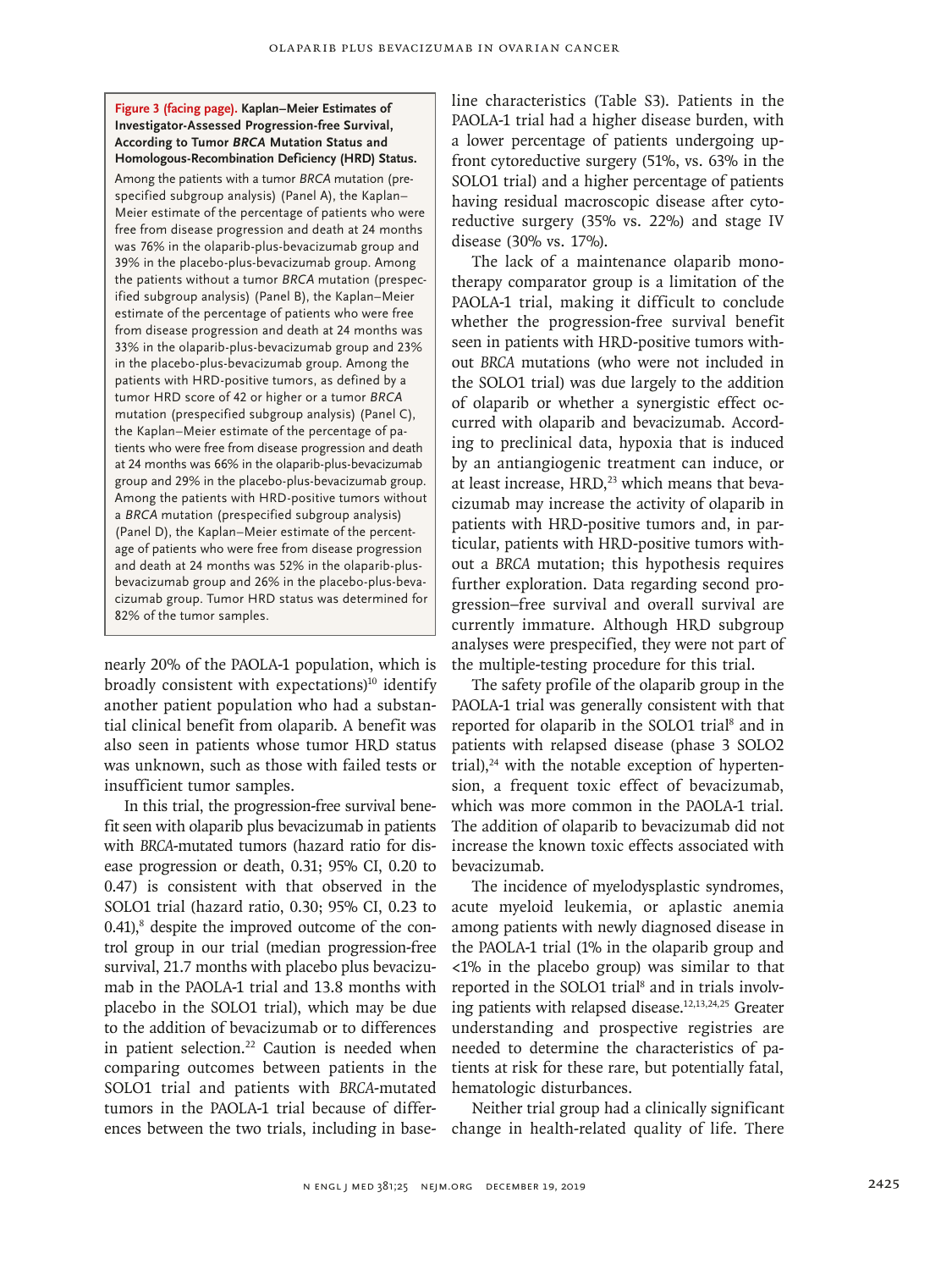| Table 2. Adverse Events with Olaparib or Placebo in Patients Also Receiving Bevacizumab.* |                                          |                |                                         |                |  |  |  |  |
|-------------------------------------------------------------------------------------------|------------------------------------------|----------------|-----------------------------------------|----------------|--|--|--|--|
| Event                                                                                     | Olaparib plus Bevacizumab<br>$(N = 535)$ |                | Placebo plus Bevacizumab<br>$(N = 267)$ |                |  |  |  |  |
|                                                                                           | All Grades                               | Grade $\geq$ 3 | All Grades                              | Grade $\geq 3$ |  |  |  |  |
|                                                                                           | number (percent)                         |                |                                         |                |  |  |  |  |
| Any                                                                                       | 531 (99)                                 | 303(57)        | 256 (96)                                | 136(51)        |  |  |  |  |
| Fatigue or asthenia                                                                       | 283 (53)                                 | 28(5)          | 86 (32)                                 | 4(1)           |  |  |  |  |
| Nausea                                                                                    | 285 (53)                                 | 13(2)          | 58 (22)                                 | 2(1)           |  |  |  |  |
| Hypertension                                                                              | 245 (46)                                 | 100(19)        | 160(60)                                 | 81 (30)        |  |  |  |  |
| Anemia <sup>+</sup>                                                                       | 219(41)                                  | 93(17)         | 27(10)                                  | $1 (-1)$       |  |  |  |  |
| Lymphopenia:                                                                              | 126 (24)                                 | 38(7)          | 25(9)                                   | 3(1)           |  |  |  |  |
| Arthralgia                                                                                | 116(22)                                  | 3(1)           | 64(24)                                  | 4(1)           |  |  |  |  |
| Vomiting                                                                                  | 117 (22)                                 | 8(1)           | 29 (11)                                 | 5(2)           |  |  |  |  |
| Abdominal pain                                                                            | 103(19)                                  | 8(1)           | 53 (20)                                 | 5(2)           |  |  |  |  |
| Diarrhea                                                                                  | 98 (18)                                  | 12(2)          | 45 (17)                                 | 5(2)           |  |  |  |  |
| Neutropenias                                                                              | 95(18)                                   | 32(6)          | 42(16)                                  | 8(3)           |  |  |  |  |
| Leukopenia                                                                                | 95 (18)                                  | 10(2)          | 26 (10)                                 | 4(1)           |  |  |  |  |
| Urinary tract infection                                                                   | 79 (15)                                  | $1 (-1)$       | 27(10)                                  | $1 (-1)$       |  |  |  |  |
| Headache                                                                                  | 73 (14)                                  | $2 (-1)$       | 36(13)                                  | 2(1)           |  |  |  |  |
| Constipation                                                                              | 53 (10)                                  | $\mathbf 0$    | 28(10)                                  | $1 (-1)$       |  |  |  |  |
| Thrombocytopenia                                                                          | 42 (8)                                   | 9(2)           | 9(3)                                    | $1 (-1)$       |  |  |  |  |
| Proteinuria                                                                               | 31(6)                                    | 5(1)           | 40(15)                                  | $1 (-1)$       |  |  |  |  |
| Leading to dose interruption                                                              | 291 (54)                                 | NA             | 65 (24)                                 | <b>NA</b>      |  |  |  |  |
| Leading to dose reduction                                                                 | 220(41)                                  | <b>NA</b>      | 20(7)                                   | <b>NA</b>      |  |  |  |  |
| Leading to discontinuation of intervention                                                | 109 (20)                                 | <b>NA</b>      | 15(6)                                   | <b>NA</b>      |  |  |  |  |

\* Data are shown for adverse events that occurred in at least 10% of the patients in either trial group (except where noted) during the trial intervention or up to 30 days after discontinuation of the intervention. The adverse events were graded according to the National Cancer Institute Common Terminology Criteria for Adverse Events, version 4.03. NA denotes not available.

† The data include patients with anemia, a decreased hemoglobin level, a decreased hematocrit, a decreased red-cell count, erythropenia, macrocytic anemia, normochromic anemia, normochromic normocytic anemia, or normocytic anemia.

‡ The data include patients with a decreased lymphocyte count, lymphopenia, a decreased B-lymphocyte count, or a decreased T-lymphocyte count.

§ The data include patients with neutropenia, febrile neutropenia, neutropenic sepsis, neutropenic infection, a decreased neutrophil count, idiopathic neutropenia, granulocytopenia, a decreased granulocyte count, or agranulocytosis.

¶The data include patients with leukopenia or a decreased white-cell count.

Thrombocytopenia occurred in less than 10% of the patients in each trial group, but the data are provided to complete the profile of hematologic toxic effects. The data include patients with thrombocytopenia, decreased platelet production, a decreased platelet count, or a decreased plateletcrit.

was no evidence of a meaningful difference in noted, and rare serious hematologic and mild-tohealth-related quality of life between the trial moderate pulmonary toxic effects also occurred. groups.

Administering maintenance olaparib in addition to bevacizumab to patients with newly diagnosed advanced ovarian cancer who were receiving standard treatment including bevacizumab resulted in a significant progression-free survival benefit, with a substantial benefit in patients with HRD-positive tumors. Previously defined toxic effects of olaparib and bevacizumab were

A data sharing statement provided by the authors is available with the full text of this article at NEJM.org.

Supported by Association de Recherche Cancers Gynécologiques (ARCAGY) Research, AstraZeneca, Merck Sharp & Dohme (a subsidiary of Merck), and F. Hoffmann–La Roche.

Dr. Ray-Coquard reports receiving consulting fees and travel support from Roche and AstraZeneca, consulting fees from PharmaMar, Genmab, Pfizer, Tesaro, and Clovis Oncology, and grant support and consulting fees from Merck Sharp & Dohme; Dr. Pautier, receiving advisory board fees from AstraZeneca; Dr. Pignata, receiving honoraria from AstraZeneca, Roche, Merck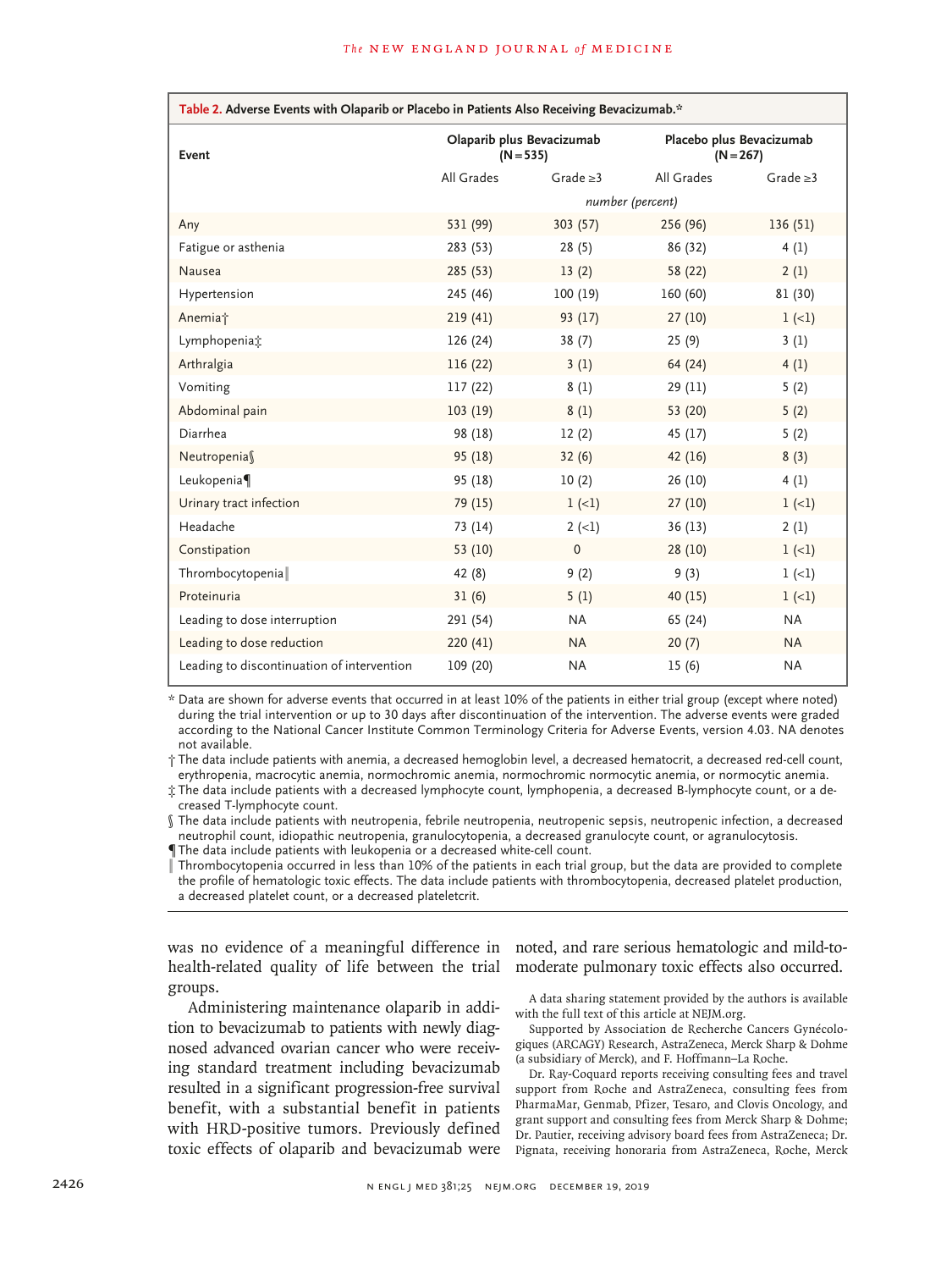Sharp & Dohme, Pfizer, Tesaro, Clovis Oncology, and Pharma-Mar; Dr. Pérol, receiving fees for training and advisory fees from Roche, fees for training, advisory fees, and travel support from AstraZeneca, and grant support from MSDAVENIR; Dr. González-Martín, receiving consulting fees, lecture fees, and travel support from AstraZeneca and PharmaMar, grant support, consulting fees, lecture fees, and travel support from Tesaro and Roche, and consulting fees from Clovis Oncology, Merck Sharp & Dohme, Pfizer, ImmunoGen, Genmab, and Novartis; Dr. Berger, receiving travel support from Roche, Merck, Biocad, Clovis Oncology, and Advaxis, lecture fees and travel support from AstraZeneca, and advisory board fees from PharmaMar; Dr. Fujiwara, receiving grant support from Kaken Pharmaceutical, Shionogi, GlaxoSmithKline, Eli Lilly, ImmunoGen, Onco-Therapy Science, and Regeneron Pharmaceuticals, grant support and consulting fees from Pfizer, Eisai, and Taiho, grant support, consulting fees, and honoraria from Merck Sharp & Dohme, grant support and honoraria from Zeria Pharmaceutical, and honoraria from Nippon Kayaku, Kyowa Hakko Kirin, Janssen, Daiichi Sankyo, and Mochida Pharmaceutical; Dr. Vergote, receiving consulting fees, paid to his institution, from Advaxis, Eisai, Merck Sharp & Dohme Belgium, F. Hoffmann–La Roche, Millennium Pharmaceuticals, Oncoinvent, and Sotio, consulting fees, paid to his institution, and travel support from Roche, Genmab, PharmaMar, Clovis Oncology, AstraZeneca, Tesaro, and ImmunoGen, grant support, paid to his institution, from Amgen, Stichting tegen Kanker, and Roche, research support from Oncoinvent and Genmab, and travel support from Takeda Oncology; Dr. Colombo, receiving advisory board fees from Roche, Clovis Oncology, Pfizer, Merck Sharp & Dohme, Biocad, ImmunoGen, and Takeda and advisory board fees and lecture fees from AstraZeneca, Tesaro, and PharmaMar; Dr. Mäenpää, receiving consulting fees from AstraZeneca, Clovis Oncology, Merck Sharp & Dohme, and Orion Pharma and consulting fees and travel support from Roche and Tesaro; Dr. Selle, receiving consulting fees, lecture fees, fees for serving on a speakers bureau, and travel support from Roche, lecture fees, fees for serving on a speakers bureau, and travel support from AstraZeneca, Tesaro, and PharmaMar, lecture fees from Clovis Oncology, and lecture fees and travel support from Merck Sharp & Dohme; Dr. Sehouli, receiving advisory board fees and travel support from AstraZeneca and grant support, advisory board fees, and travel support from Clovis Oncology, Tesaro, and Roche; Dr. Lorusso, receiving grant support and advisory board fees from Immuno-Gen, Genmab, PharmaMar, Clovis Oncology, Tesaro, Merck, and AstraZeneca; Dr. Guerra Alía, receiving consulting fees, advisory board fees, and travel support from Roche, consulting fees and advisory board fees from Clovis Oncology, Tesaro, PharmaMar, AstraZeneca, Merck Sharp & Dohme, and Glaxo-SmithKline, and travel support from Baxter and GlaxoSmith-Kline/Tesaro; Dr. Reinthaller, receiving grant support, lecture fees, advisory board fees, and travel support from Roche, lecture fees, advisory board fees, and travel support from Amgen, Astra-Zeneca, PharmaMar, and Tesaro, and lecture fees and advisory board fees from Merck Sharp & Dohme and Vifor Pharma; Dr. Nagao, receiving grant support from PFDeNA, Tosoh, and Toray and lecture fees from Chugai, AstraZeneca, Mochida Pharmaceutical, and Asahi Kasei Medical; Dr. Lefeuvre-Plesse, receiving advisory board fees from AstraZeneca and participating in a

medical congress for Novartis, Pfizer, Roche, and Pierre Fabre; Dr. Canzler, receiving honoraria from AstraZeneca, Roche, and Eli Lilly; Dr. Scambia, receiving honoraria from AstraZeneca, Tesaro, and Roche; Dr. Lortholary, receiving advisory board fees from AstraZeneca and participating in a medical congress for Novartis, Pfizer, and Roche; Dr. Marmé, receiving fees for serving as principal investigator of a clinical trial, advisory board fees, and lecture fees from Pfizer, Tesaro, and Novartis, advisory board fees and lecture fees from Amgen, PharmaMar, Genomic Health, Eisai, and Celgene, advisory board fees from CureVac and Janssen-Cilag, and advisory board fees, paid to his institution, from Immunomedics; Dr. de Gregorio, receiving advisory fees from Roche, PharmaMar, and Amgen and advisory fees and travel support from AstraZeneca and Tesaro; Dr. Rodrigues, receiving travel support from F. Hoffmann–La Roche, advisory board fees and lecture fees from AstraZeneca, advisory board fees and travel support from Tesaro, and grant support from Bristol-Myers Squibb and Merck; Dr. Buderath, receiving advisory board fees and travel support from Roche and travel support from PharmaMar; Dr. Burges, receiving consulting fees and lecture fees from AstraZeneca, Tesaro, and Roche; Dr. You, receiving consulting fees, advisory board fees, and travel support from and participating in a medical congress for AstraZeneca, Merck Sharp & Dohme, and Bayer and receiving consulting fees and advisory board fees from Tesaro, Clovis Oncology, Amgen, Novartis, Roche, and ECS Progastrin; Dr. Pujade-Lauraine, receiving lecture fees, fees for serving on a speakers bureau, and travel support from AstraZeneca, Tesaro, and Roche, receiving lecture fees from Clovis Oncology, Incyte, and Pfizer, and being employed by ARCAGY Research; and Dr. Harter, receiving consulting fees from Sotio, Merck Sharp & Dohme, Clovis Oncology, and ImmunoGen, grant support, consulting fees, and lecture fees from Tesaro, AstraZeneca, and Roche, lecture fees from Stryker and Zai Lab, and grant support from GlaxoSmith-Kline, Boehringer Ingelheim, Medac, Genmab, and Deutsche Forschungsgemeinschaft. No other potential conflict of interest relevant to this article was reported.

Disclosure forms provided by the authors are available with the full text of this article at NEJM.org.

We thank the investigators and the staff of the nine groups that make up the European Network for Gynecological Oncological Trial Groups (see the Supplementary Appendix) who contributed to this trial; Sébastien Armanet, Sylvie Mijonnet, Christine Montoto-Grillot, Aurélie Morvan, Kardiatou Thiam-Kieffer, and Bénédicte Votan from ARCAGY for assistance with coordinating the trial; Sophie Perrin Brutto and Aude Lasfargues from Ascopharm Groupe Novasco for monitoring and data management; the staff of Centre de Ressources Biologiques d'ARCAGY– GINECO (Institut Curie), the staff of the screening platforms from Institut Curie, Gustave Roussy, Assistance Publique–Hôpitaux de Paris, and Institut Bergonié, Centre François Baclesse, the French National Cancer Institute, and Sylvie Chabaud, Claire Cropet, and Laure Montané from Centre Léon Bérard for statistical analyses; Amélie Anota for assistance with the quality-of-life analyses; the members of the independent data monitoring committee: Jan Vermorken, Stan Kaye, and Gregory Pond; Gillian Keating from Mudskipper for medical writing assistance with an earlier version of the manuscript; and all the women who participated in this trial and their families.

#### **Appendix**

The authors' full names and academic degrees are as follows: Isabelle Ray-Coquard, M.D., Ph.D., Patricia Pautier, M.D., Sandro Pignata, M.D., Ph.D., David Pérol, M.D., Antonio González-Martín, M.D., Ph.D., Regina Berger, Ph.D., Keiichi Fujiwara, M.D., Ph.D., Ignace Vergote, M.D., Ph.D., Nicoletta Colombo, M.D., Johanna Mäenpää, M.D., Ph.D., Frédéric Selle, M.D., Jalid Sehouli, M.D., Domenica Lorusso, M.D., Eva M. Guerra Alía, M.D., Alexander Reinthaller, M.D., Shoji Nagao, M.D., Ph.D., Claudia Lefeuvre-Plesse, M.D., Ulrich Canzler, M.D., Giovanni Scambia, M.D., Alain Lortholary, M.D., Frederik Marmé, M.D., Pierre Combe, M.D., Nikolaus de Gregorio, M.D., Ph.D., Manuel Rodrigues, M.D., Ph.D., Paul Buderath, M.D., Coraline Dubot, M.D., Alexander Burges, M.D., Benoît You, M.D., Eric Pujade-Lauraine, M.D., Ph.D., and Philipp Harter, M.D., Ph.D.

The authors' affiliations are as follows: Centre Léon Bérard (I.R.-C., D.P.), Health Services and Performance Research Lab (EA 7425 HESPER), University Claude Bernard Lyon 1 (I.R.-C.), and Centre Hospitalier Lyon-Sud (B.Y.), Lyon, Groupe d'Investigateurs Nationaux